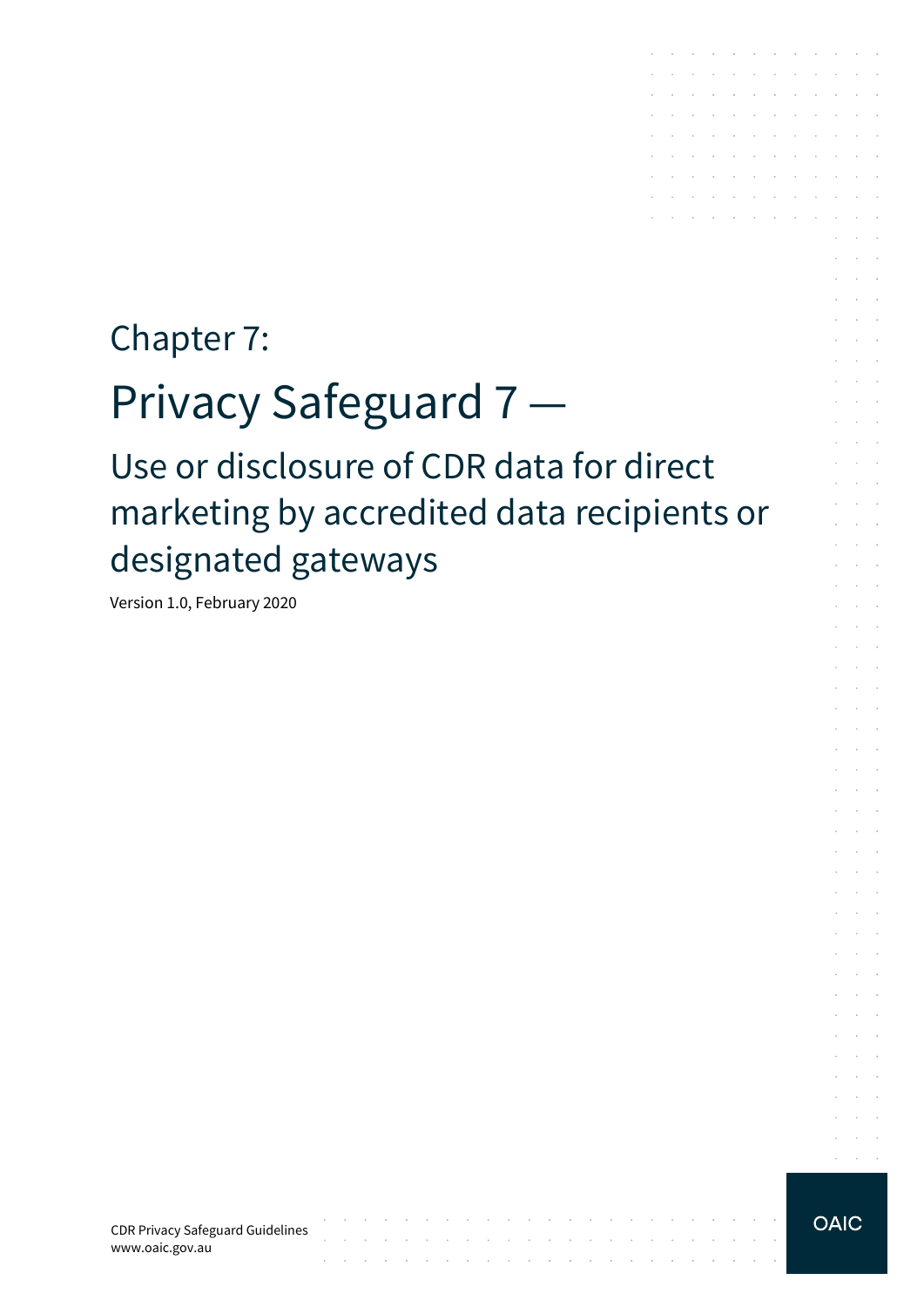### **Contents**

| 3<br>3<br>3<br>4<br>4<br>Information about upgraded or alternative goods or services<br>6<br>Offer to renew existing goods or services<br>7<br>Information about the benefits of existing goods or services<br>$\overline{7}$<br>Using the CDR data as reasonably needed<br>8<br>Disclosure to an outsourced service provider<br>8<br>9<br>9 | <b>Key points</b>                                      | 3 |
|----------------------------------------------------------------------------------------------------------------------------------------------------------------------------------------------------------------------------------------------------------------------------------------------------------------------------------------------|--------------------------------------------------------|---|
|                                                                                                                                                                                                                                                                                                                                              | What does Privacy Safeguard 7 say?                     |   |
|                                                                                                                                                                                                                                                                                                                                              | Why is it important?                                   |   |
|                                                                                                                                                                                                                                                                                                                                              | Who does Privacy Safeguard 7 apply to?                 |   |
|                                                                                                                                                                                                                                                                                                                                              | How Privacy Safeguard 7 interacts with the Privacy Act |   |
|                                                                                                                                                                                                                                                                                                                                              | What is direct marketing?                              |   |
|                                                                                                                                                                                                                                                                                                                                              |                                                        |   |
|                                                                                                                                                                                                                                                                                                                                              |                                                        |   |
|                                                                                                                                                                                                                                                                                                                                              |                                                        |   |
|                                                                                                                                                                                                                                                                                                                                              |                                                        |   |
|                                                                                                                                                                                                                                                                                                                                              |                                                        |   |
|                                                                                                                                                                                                                                                                                                                                              | Interaction with other privacy safeguards              |   |
|                                                                                                                                                                                                                                                                                                                                              | Interaction with other legislation                     |   |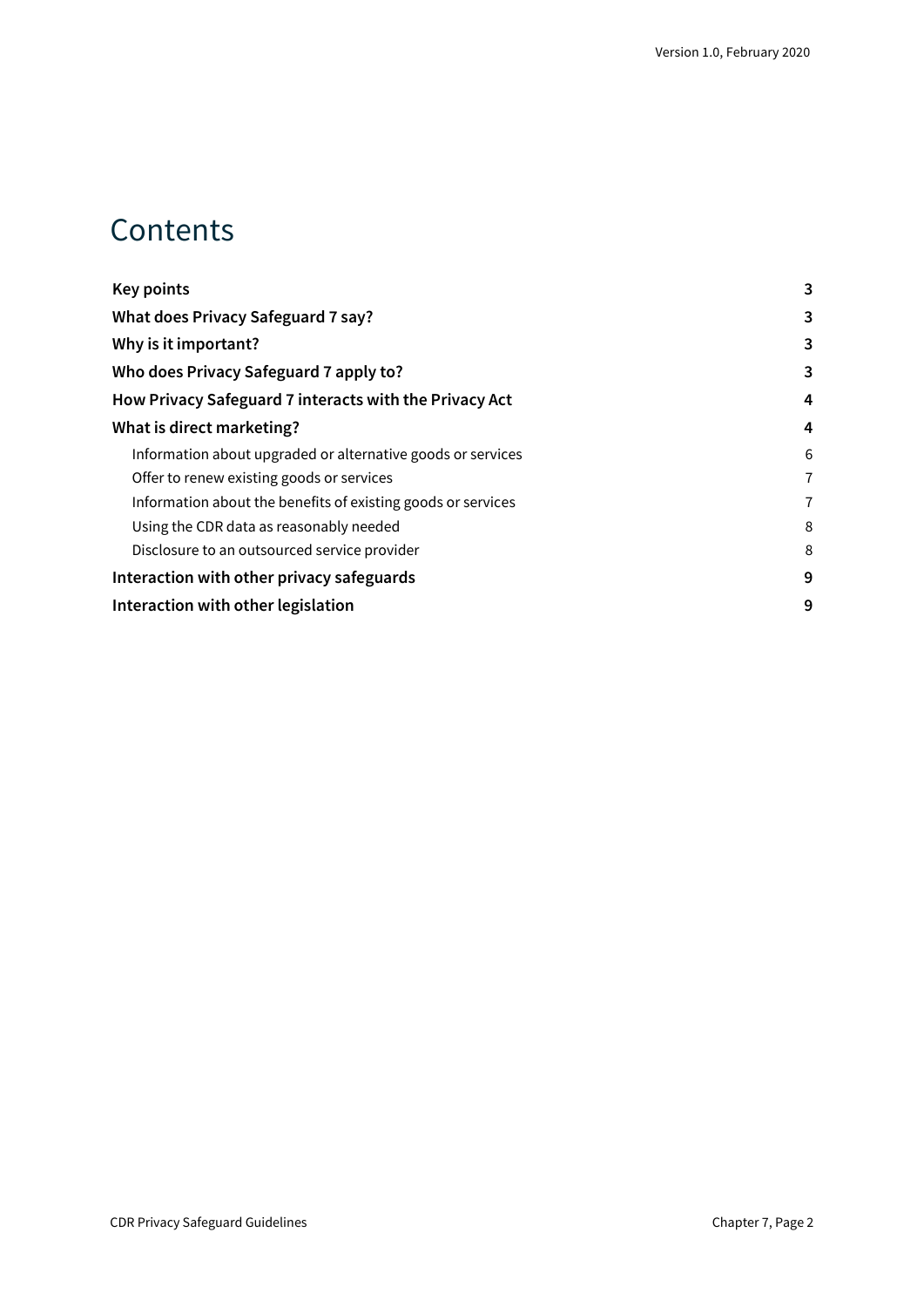## <span id="page-2-0"></span>**Key points**

- Privacy Safeguard 7 prohibits accredited data recipients and designated gateways from using or disclosing CDR data for direct marketing, unless the consumer consents and such use or disclosure is required or authorised under the consumer data rules (CDR Rules).
- Direct marketing in the CDR context involves the use or disclosure of consumer data right (CDR) data to promote goods and services directly to a consumer.
- The CDR Rules permit accredited data recipients to engage in certain direct marketing activities in relation to the good or service requested by the consumer, if consent has been received to do so.

## <span id="page-2-1"></span>**What does Privacy Safeguard 7 say?**

- Privacy Safeguard 7 prohibits the use or disclosure of CDR data for direct marketing by  $7.1$ accredited data recipients and designated gateways, unless the use or disclosure is required or authorised under the CDR Rules in accordance with the valid consent of the consumer.
- $7.2$ CDR Rules 7.8 and 7.5(3) authorise certain direct marketing related uses or disclosures by accredited data recipients (in accordance with the consumer's consent). These include uses or disclosures relating to:
	- information about upgraded or alternative goods or services
	- an offer to renew the existing goods or services being provided to the consumer, and
	- information about the benefits of the existing goods or services.

### <span id="page-2-2"></span>**Why is it important?**

- $7.3$ To provide a positive consumer experience and ensure consumer control over their data, consumers should not be subjected to unwanted direct marketing.
- $7.4$ Direct marketing is addressed separately to other uses and disclosures (see under Privacy [Safeguard 6\)](https://www.oaic.gov.au/consumer-data-right/cdr-privacy-safeguard-guidelines/chapter-6-privacy-safeguard-6-use-or-disclosure-of-cdr-data-by-accredited-data-recipients-or-designated-gateways) because of significant community sentiments in relation to direct marketing.

## <span id="page-2-3"></span>**Who does Privacy Safeguard 7 apply to?**

- Privacy Safeguard 7 applies to accredited data recipients and designated gateways. It does 7.5 not apply to data holders.
- Data holders must ensure that they are adhering to their obligations under the Privacy Act 7.6 1988 (the Privacy Act) and the Australian Privacy Principles (APPs), including APP 7 in respect of direct marketing.

**Note:** *Currently, there are no designated gateways in the CDR regime responsible for facilitating the transfer of information between data holders and accredited persons [\(see Chapter B: Key concepts](https://www.oaic.gov.au/consumer-data-right/cdr-privacy-safeguard-guidelines/chapter-b-key-concepts)  [for the meaning of designated gateway\).](https://www.oaic.gov.au/consumer-data-right/cdr-privacy-safeguard-guidelines/chapter-b-key-concepts)*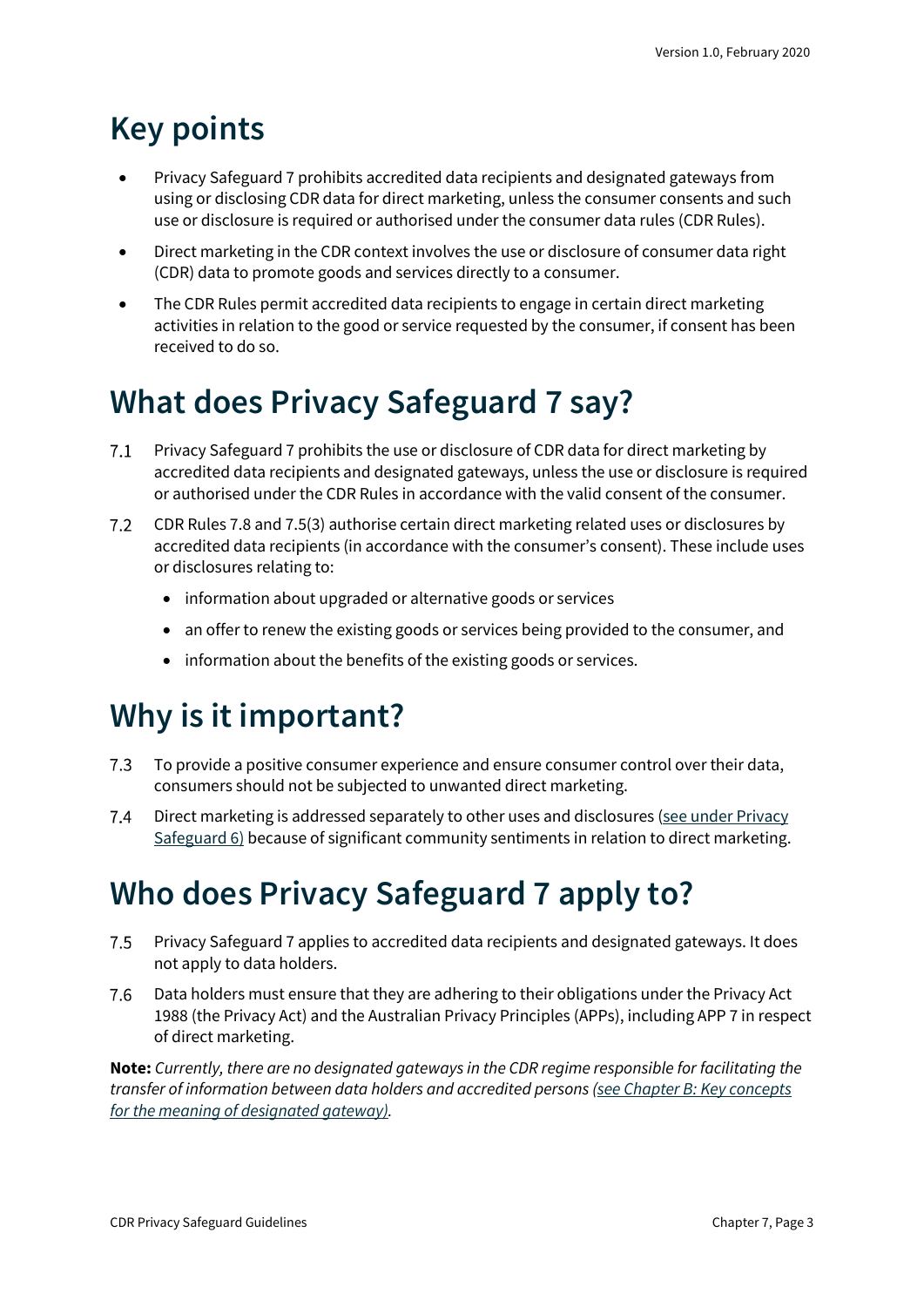### <span id="page-3-0"></span>**How Privacy Safeguard 7 interacts with the Privacy Act**

- $7.7$ It is important to understand how Privacy Safeguard 7 interacts with the Privacy Act and the  $APPS<sup>1</sup>$  $APPS<sup>1</sup>$  $APPS<sup>1</sup>$
- 7.8 APP 7 sets out when an APP entity is prohibited from using or disclosing personal information for the purpose of direct marketing.

| <b>CDR</b> entity                                   | Privacy protections that apply in the CDR context                                                                                                                                                        |
|-----------------------------------------------------|----------------------------------------------------------------------------------------------------------------------------------------------------------------------------------------------------------|
| Accredited person /<br>accredited data<br>recipient | <b>Privacy Safeguard 7</b>                                                                                                                                                                               |
|                                                     | Privacy Safeguard 7 applies instead of APP 7 to the use or disclosure of<br>CDR data for direct marketing where the CDR data has been collected by<br>an accredited data recipient under the CDR regime. |
|                                                     | APP 7 will continue to apply to direct marketing activities involving<br>personal information by an accredited person or accredited data<br>recipient where the data is not CDR data. <sup>2</sup>       |
|                                                     |                                                                                                                                                                                                          |
| <b>Designated gateway</b>                           | <b>Privacy Safeguard 7</b>                                                                                                                                                                               |
|                                                     | Privacy Safeguard 7 applies instead of APP 7 in relation to the use and<br>disclosure of CDR data for direct marketing. <sup>3</sup>                                                                     |
|                                                     | APP 7 will continue to apply to direct marketing activities involving<br>personal information that is not CDR data.                                                                                      |
| Data holder                                         | APP <sub>7</sub>                                                                                                                                                                                         |

## <span id="page-3-1"></span>**What is direct marketing?**

- 7.9 'Direct marketing' is not defined in the Competition and Consumer Act. The term is also used in APP 7 but is not defined in the Privacy Act.<sup>[4](#page-3-5)</sup>
- For the purpose of Privacy Safeguard 7, 'direct marketing' takes its ordinary meaning, and involves an entity's use or disclosure of CDR data to communicate directly with a consumer to promote goods and services.

<span id="page-3-2"></span><sup>&</sup>lt;sup>1</sup> The Privacy Act includes 13 APPs that regulate the handling of personal information by certain organisations and Australian Government agencies (APP entities).

<span id="page-3-3"></span><sup>&</sup>lt;sup>2</sup> All accredited persons are subject to the Privacy Act and the APPs in relation to information that is personal information but is not CDR data. See s 6E(1D) of the Privacy Act.

<span id="page-3-4"></span><sup>3</sup> Section 56EC(4)(d) of the Competition and Consumer Act.

<span id="page-3-5"></span><sup>4</sup> For the purposes of APP 7, the phrase has been interpreted to take its ordinary meaning of marketing addressed directly to individuals (*Shahin Enterprises Pty Ltd v BP Australia Pty Ltd* [2019] SASC 12 [113] (Blue J)). It involves the use or disclosure of personal information to communicate directly with an individual to promote goods and services (Explanatory Memorandum, Privacy Amendment (Enhancing Privacy Protection) Bill 2012, p 81).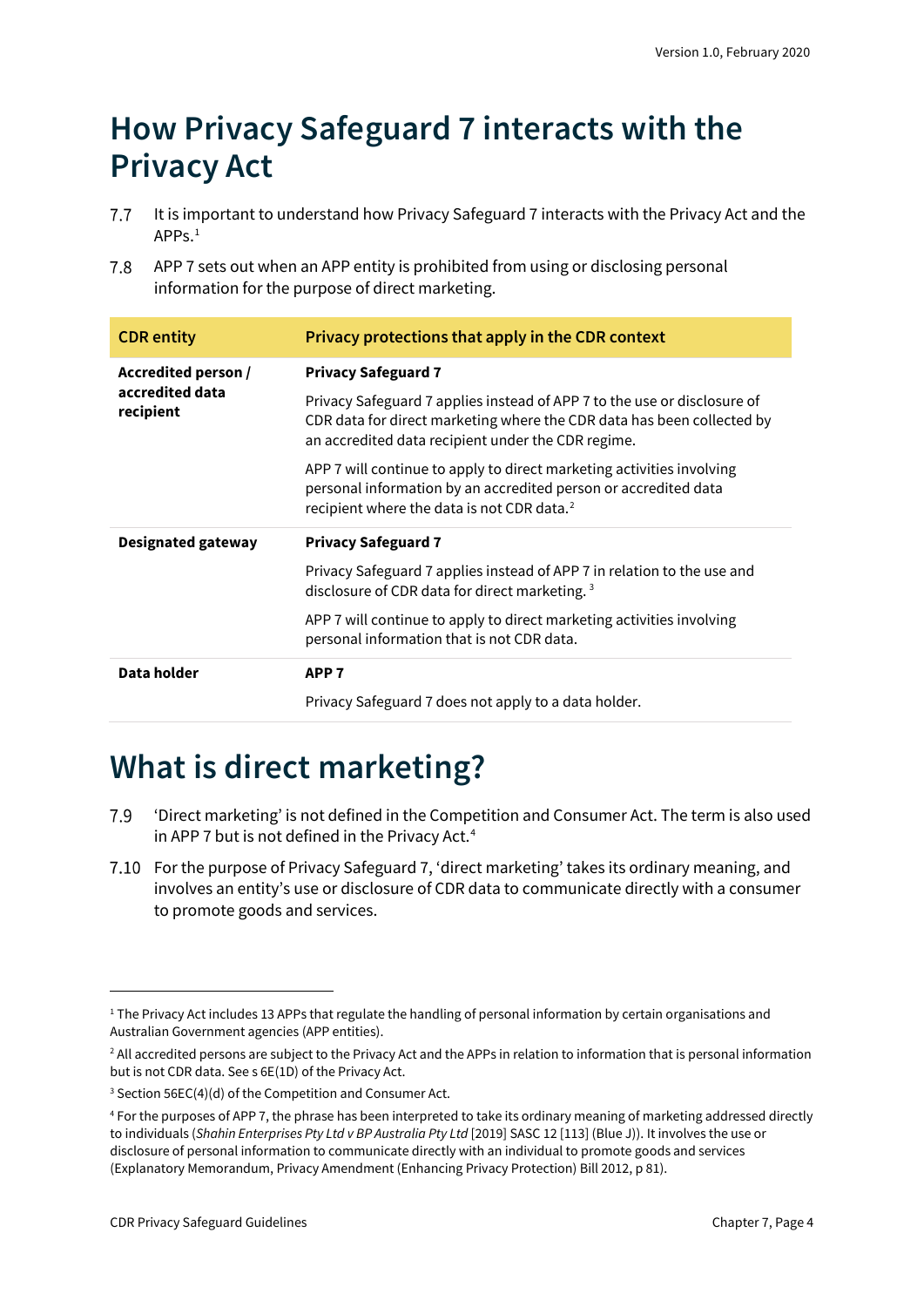- An example of direct marketing by an entity includes sending an email to a consumer promoting financial products using the consumer's CDR data. [5](#page-4-0)
- 7.12 'Direct marketing' is distinct from the situation where:
	- a consumer has requested a good or service
	- the accredited data recipient has obtained the consumer's consent to collect and use the consumer's CDR data to provide this good or service, and
	- the requested good or service is to provide the consumer with offers about suitable products (for example, a service offered by a comparison site). [6](#page-4-1)

This is illustrated in the following examples.

#### **Example one — comparison site**

Kwok wishes to obtain suitable offers from multiple providers for term deposit products and provides Tang and Co Pty Ltd, an accredited person, with a valid request to collect his CDR data from the data holders of his CDR data for this purpose.

Tang and Co provides Kwok with offers for term deposit products as requested, using Kwok's CDR data that it has collected in accordance with the CDR Rules.

#### **Example two — switching banking providers**

Guy is considering switching banking providers for his credit card and provides McCarthy Bank, an accredited person, with a valid request to collect his CDR data from his existing bank for the purpose of providing suitable offers in relation to credit cards.

McCarthy Bank provides Guy with the offers for credit card products as requested, using Guy's CDR data it has collected in accordance with the CDR Rules.

In both examples, the uses of the consumer's CDR data by the accredited person (Tang and Co/McCarthy Bank) would not be 'direct marketing' and Privacy Safeguard 7 would not apply. The accredited person's use of the consumer's CDR data would be a permitted use under Privacy Safeguard 6 as the CDR data would be used for the purpose of providing the service requested by the consumer (Kwok/Guy).

However, if Tang and Co or McCarthy Bank were to use Kwok or Guy's CDR data to provide offers about other products not requested by the consumer, this would likely be 'direct marketing' and if so would be permitted only if this was authorised under the CDR Rules.<sup>[7](#page-4-2)</sup>

<span id="page-4-0"></span><sup>&</sup>lt;sup>5</sup> For information regarding 'valid requests'[, see Chapter 3 \(Privacy Safeguard 3\).](https://www.oaic.gov.au/consumer-data-right/cdr-privacy-safeguard-guidelines/chapter-3-privacy-safeguard-3-seeking-to-collect-cdr-data-from-cdr-participants)

<span id="page-4-1"></span><sup>6</sup> Explanatory Statement to the CDR Rules.

<span id="page-4-2"></span><sup>7</sup> This would be 'direct marketing' even where the offers were about other products related to the requested product.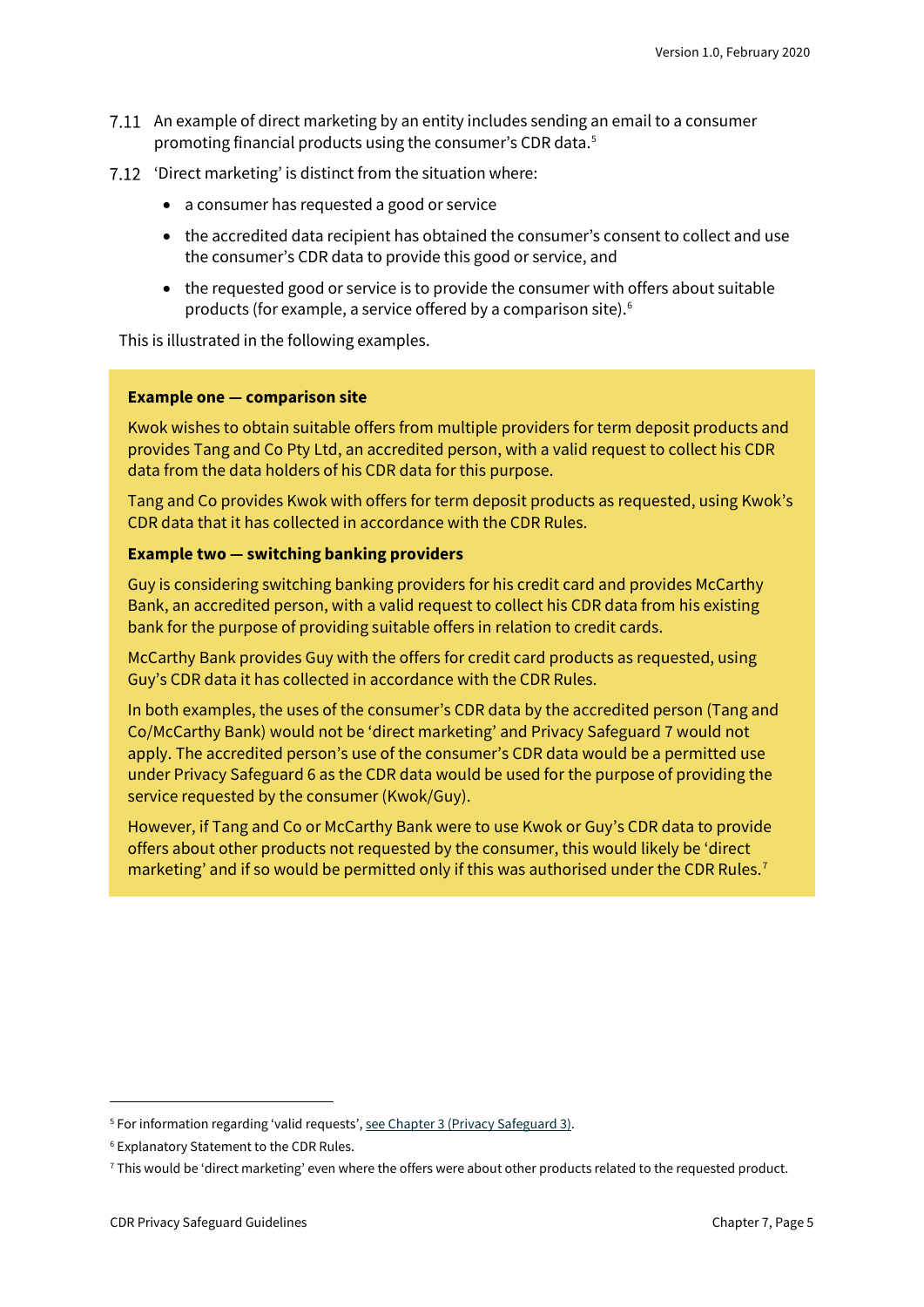### **When is direct marketing allowed?**

- 7.13 Generally, an entity is not permitted to engage in direct marketing under the CDR regime.
- However, the CDR Rules permit an accredited data recipient to engage in certain specific direct marketing activities in relation to the 'existing goods or services' being provided to the consumer, in accordance with a 'direct marketing consent'. [8](#page-5-1)
- The 'existing goods or services' refer to the goods or services requested by the consumer. $^{\mathrm{s}}$
- A 'direct marketing consent' is a consent requested in accordance with CDR Rule 4.11(1)(c)(iii), which requires an accredited person to ask for the consumer's express consent to any direct marketing they intend to undertake when asking the consumer to consent to the collection and use of their CDR data.[10](#page-5-3)
- CDR Rule 7.5(3) allows an accredited data recipient to use or disclose CDR data for the following permitted direct marketing activities:
	- in accordance with a consumer's 'direct marketing consent', sending the consumer:
		- $\circ$  information about upgraded or alternative goods or services to 'existing goods or services'
		- o an offer to renew existing goods or services when they expire, or
		- o information about the benefits of existing goods or services
	- using CDR data in a way and to the extent that is reasonably needed in order to send the consumer something permitted by the paragraph above (including by analysing the CDR data to identify the appropriate information to send), and
	- disclosing the consumer's CDR data to an outsourced service provider:
		- o for the purpose of doing the things referred to in the above two paragraphs, and
		- o to the extent reasonably needed to do those things.
- A direct marketing consent expires at the time that a consent to collect and use expires.

### <span id="page-5-0"></span>**Information about upgraded or alternative goods or services**

7.19 Sending the consumer information about upgraded<sup>[11](#page-5-4)</sup> or alternative<sup>[12](#page-5-5)</sup> goods or services is direct marketing.<sup>[13](#page-5-6)</sup> An accredited data recipient may only engage in this form of direct marketing if it has obtained a direct marketing consent (which is still current) from the consumer under CDR Rule 4.11(1)(c)(iii).

<span id="page-5-1"></span><sup>&</sup>lt;sup>8</sup> CDR Rules 7.8 and 7.5(3). Examples of existing goods or services include the services provided by Tang and Co to Kwok, and McCarthy Bank to Guy, in the examples under paragraph 7.12.

<span id="page-5-2"></span> $9$  CDR Rule 7.5(1)(a).

<span id="page-5-3"></span> $10$  CDR Rules 7.5(4) and 4.11(1)(c)(iii). For guidance regarding requirements for asking for consent, see Chapter C [\(Consent\).](https://www.oaic.gov.au/consumer-data-right/cdr-privacy-safeguard-guidelines/chapter-c-consent-the-basis-for-collecting-and-using-cdr-data)

<span id="page-5-4"></span><sup>&</sup>lt;sup>11</sup> A good or service will be an 'upgraded' good or service if the good or service is an improved version of the existing good or service.

<span id="page-5-5"></span><sup>&</sup>lt;sup>12</sup> A good or service will be an 'alternative' good or service if a consumer could choose between that good or service and the existing good or service in order to achieve a similar outcome.

<span id="page-5-6"></span><sup>13</sup> CDR Rule 7.5(3)(a)(i).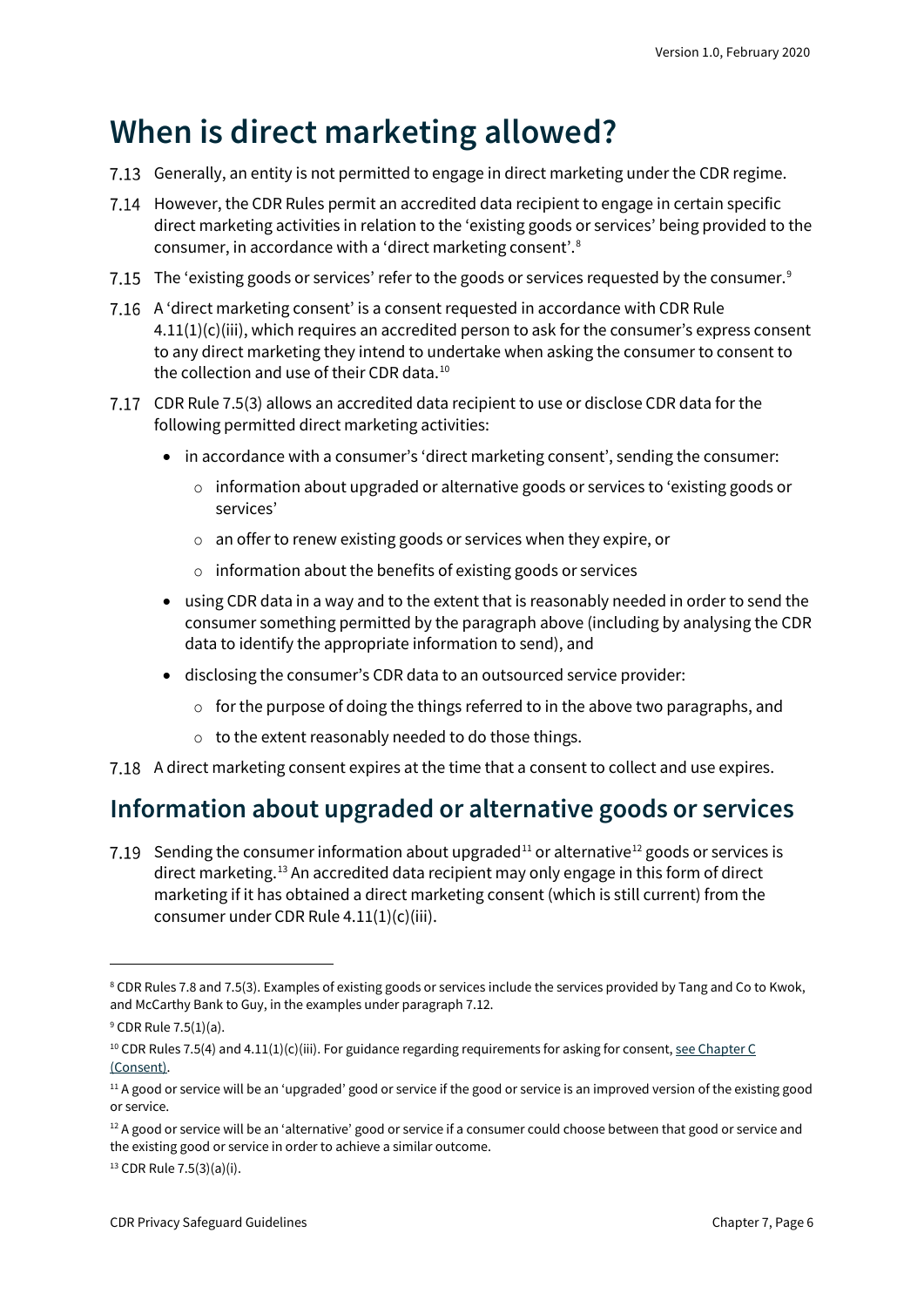#### **Example**

Loan Tracker Pty Ltd is an accredited person that offers products and services to assist consumers to monitor and repay their loans.

Loan Tracker asks its customers for their consent to receive direct marketing information about upgraded or alternative goods or services when seeking their consent to collect and use their CDR data to provide the requested service.

Through the 'Show Me My Money' service offered by Loan Tracker, monthly emails are sent to consumers setting out their current aggregate loan balances, the amount required to be repaid over the month, and estimating the consumer's disposable income for that month after repayments and living expenses are taken into account.

Loan Tracker also wishes to include in its monthly emails links to information about other products and services offered by Loan Tracker which it considers might be useful to the consumer.

*If Loan Tracker includes these links to information about other products and services, this may constitute using consumers' CDR data to directly market its other products and services.*

*Loan tracker may only use the CDR data to engage in the direct marketing activities if it:*

- • *has obtained a direct marketing consent (which is still current) for the purpose of sending information about upgraded or alternative goods or services, and*
- • *is able to show that the other products and services marketed are truly 'upgraded' or 'alternative' services to the 'Show Me My Money' service.*

### <span id="page-6-0"></span>**Offer to renew existing goods or services**

- 7.20 Sending the consumer an offer to renew the existing goods or services is direct marketing.<sup>[14](#page-6-2)</sup> An accredited data recipient may only engage in this form of direct marketing if it has obtained a direct marketing consent (which is still current)<sup>[15](#page-6-3)</sup> from the consumer under CDR Rule  $4.11(1)(c)(iii)$ .
- 7.21 If the consumer wishes to 'renew' the existing goods or services, the accredited data recipient must once again seek the consumer's consent to the collection and use of their CDR data for the relevant good or service. This because an accredited person may collect CDR data only in response to a valid request from the consumer.<sup>[16](#page-6-4)</sup>

### <span id="page-6-1"></span>**Information about the benefits of existing goods or services**

7.22 Sending the consumer information about the benefits of the existing goods or services being used by the consumer is direct marketing.<sup>[17](#page-6-5)</sup> An accredited data recipient may only engage in

<span id="page-6-2"></span><sup>14</sup> CDR Rule 7.5(3)(a)(ii).

<span id="page-6-3"></span><sup>&</sup>lt;sup>15</sup> The direct marketing consent will expire when the consumer's consent to collect and use particular CDR data expires, if the consumer does not withdraw it beforehand. Consent is discussed i[n Chapter C \(Consent\).](https://www.oaic.gov.au/consumer-data-right/cdr-privacy-safeguard-guidelines/chapter-c-consent-the-basis-for-collecting-and-using-cdr-data)

<span id="page-6-4"></span><sup>&</sup>lt;sup>16</sup> The consumer's consent to the collection and use of their CDR data is a fundamental component of the 'valid request'. For information regarding valid requests and the requirements for seeking consent, [see Chapter C \(Consent\).](https://www.oaic.gov.au/consumer-data-right/cdr-privacy-safeguard-guidelines/chapter-c-consent-the-basis-for-collecting-and-using-cdr-data)

<span id="page-6-5"></span><sup>17</sup> CDR Rule 7.5(3)(a)(iii).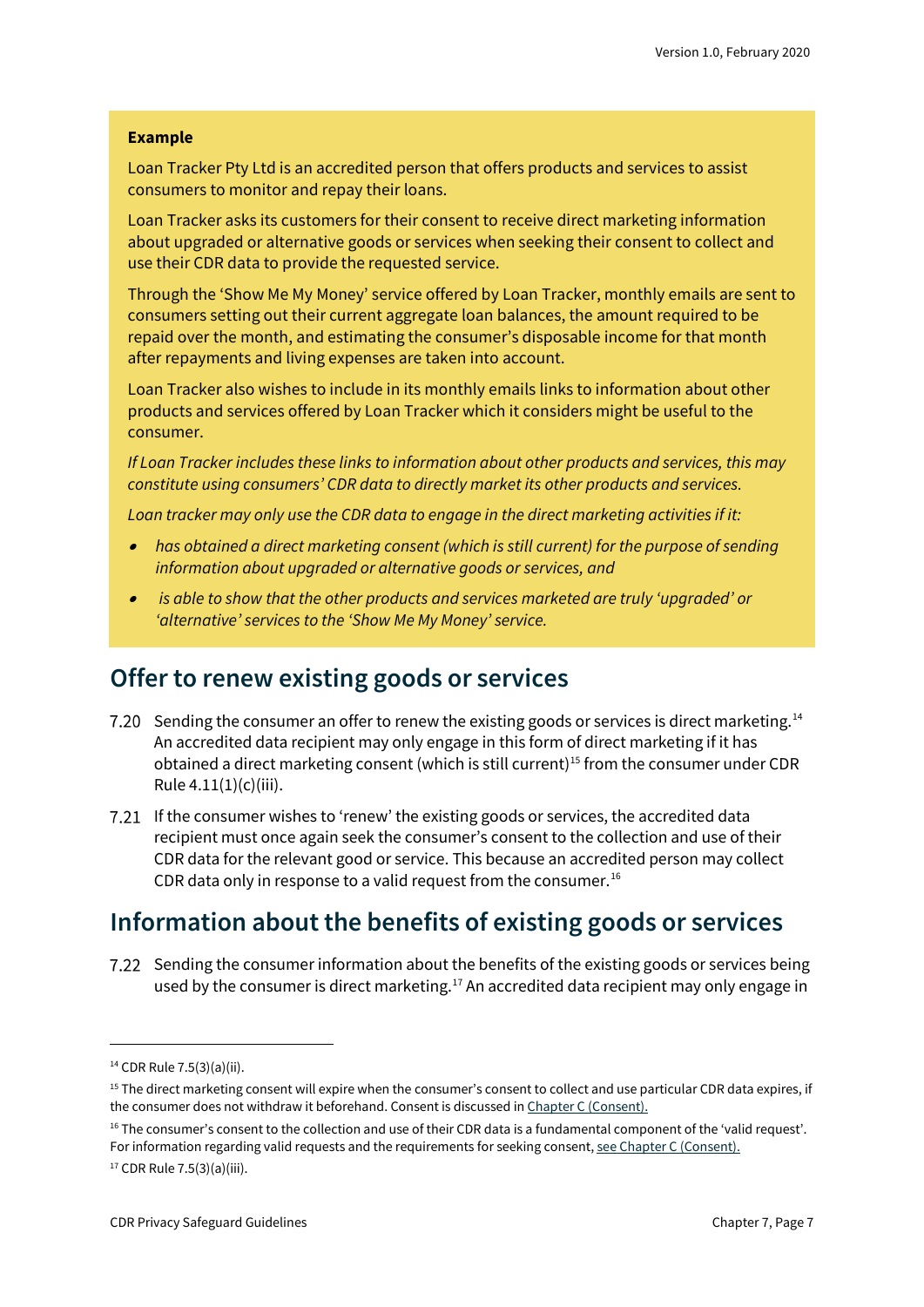this form of direct marketing if it has obtained a direct marketing consent (which is still current)<sup>[18](#page-7-2)</sup> from the consumer under CDR Rule  $4.11(1)(c)(iii)$ .

### <span id="page-7-0"></span>**Using the CDR data as reasonably needed**

- Using CDR data for the purpose of sending the information or renewal offer outlined above in paragraphs 7.[19](#page-7-3), 7.20 and 7.22,<sup>19</sup> including by analysing the data to decide what, if any, information will be sent, is direct marketing.
- In order to use the CDR data for this purpose, the underlying direct marketing consent for the sending of information or renewal offers must be current.
- The CDR data must only be used as reasonably needed for that purpose.

**Privacy tip**: As a matter of best practice, all direct marketing communications should easily allow the consumer to opt out of receiving direct marketing communications. For instance, an email communication should allow the consumer to click an embedded link through which they may notify the accredited data recipient of their intention to opt out.

### <span id="page-7-1"></span>**Disclosure to an outsourced service provider**

- 'Outsourced service provider' is discussed i[n Chapter B \(Key concepts\)](https://www.oaic.gov.au/consumer-data-right/cdr-privacy-safeguard-guidelines/chapter-b-key-concepts).
- 7.27 An accredited data recipient is permitted to disclose<sup>[20](#page-7-4)</sup> CDR data to an outsourced service provider for the purpose of sending the information or renewal offer (outlined above in paragraphs 7.19, 7.20 and 7.22),<sup>[21](#page-7-5)</sup> or to use the CDR data (as outlined above in paragraph 7.23). [22](#page-7-6)
- An accredited data recipient may only disclose CDR data to the extent reasonably needed for these purposes.<sup>[23](#page-7-7)</sup>
- Under this permitted disclosure, accredited persons may engage third parties (who fall within the meaning of 'outsourced service provider')<sup>[24](#page-7-8)</sup> to undertake direct marketing activities on their behalf, where such activities are permitted under CDR Rule 7.5(3).
- In order to disclose the CDR data for this purpose, the underlying direct marketing consent to send information or renewal offers must be current. In addition, the accredited person must:

<span id="page-7-2"></span><sup>&</sup>lt;sup>18</sup> The direct marketing consent will expire when the consumer's consent to collect and use particular CDR data expires, if the consumer does not withdraw it beforehand. Consent is discussed i[n Chapter C \(Consent\).](https://www.oaic.gov.au/consumer-data-right/cdr-privacy-safeguard-guidelines/chapter-c-consent-the-basis-for-collecting-and-using-cdr-data)

<span id="page-7-3"></span><sup>19</sup> CDR Rule 7.5(3)(b).

<span id="page-7-4"></span> $20$  Any provision of CDR data by an accredited data recipient to an outsourced service provider will be a disclosure. Whether an accredited data recipient retains effective control over the data does not affect whether data is 'disclosed'. This is different to the situation under the Privacy Act, where in some limited circumstances the provision of information from an entity to a contractor to provide services on behalf of the entity may be a use, rather than a disclosure. See paragraph B.144 i[n Chapter B: Key concepts](https://www.oaic.gov.au/privacy/australian-privacy-principles-guidelines/chapter-b-key-concepts/#use) of the APP Guidelines.

<span id="page-7-5"></span><sup>21</sup> CDR Rule 7.5(3)(b).

<span id="page-7-6"></span><sup>22</sup> CDR Rule 7.5(3)(c)(i).

<span id="page-7-7"></span><sup>23</sup> CDR Rule 7.5(3)(c)(ii).

<span id="page-7-8"></span> $24$  See CDR Rule 1.10. 'Outsourced service provider' is discussed i[n Chapter B \(Key concepts\).](https://www.oaic.gov.au/consumer-data-right/cdr-privacy-safeguard-guidelines/chapter-b-key-concepts)